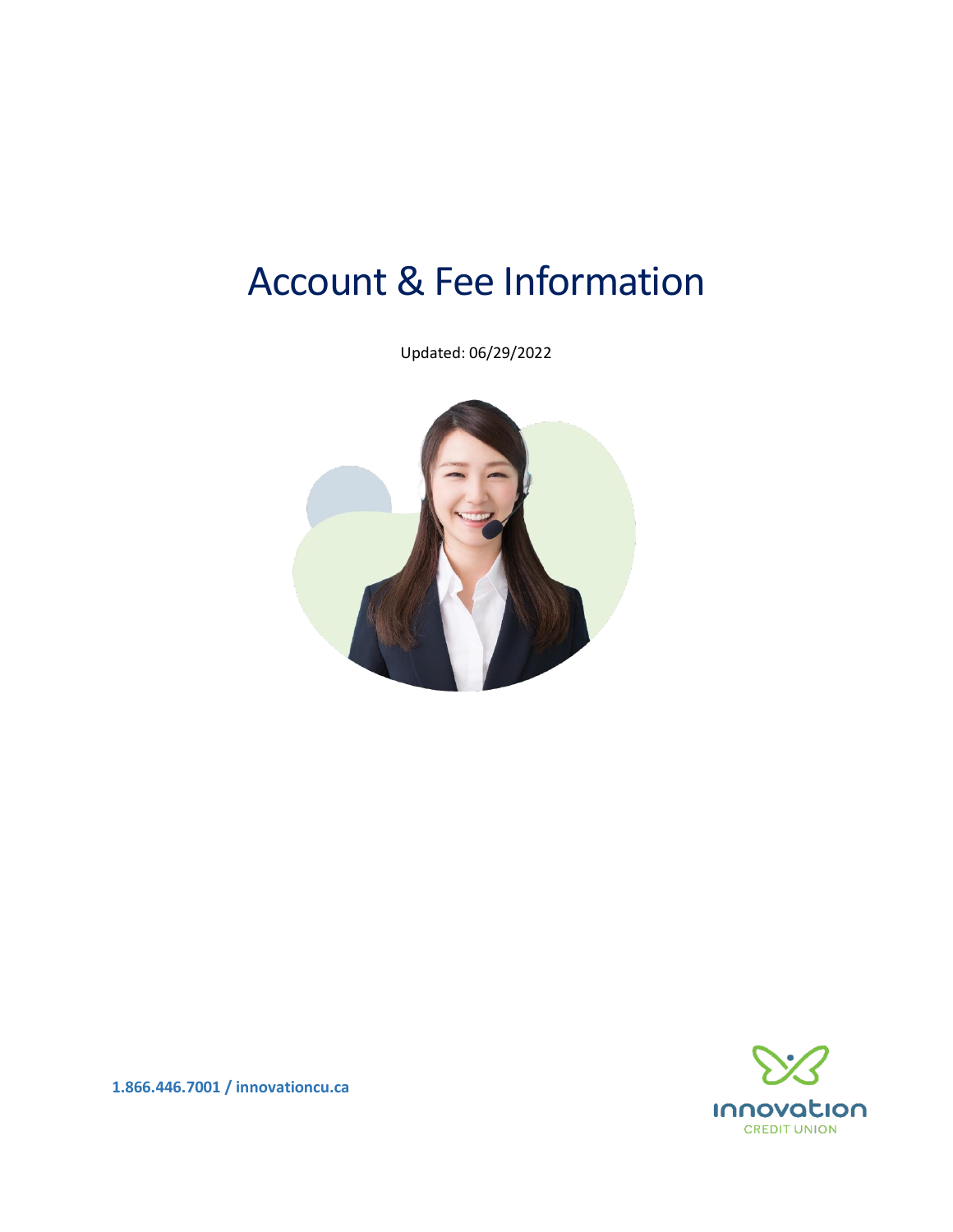# Account and Fee Information

# **Operating and Savings Accounts**

# **No-Fee Bank Account**

- Available for personal use only
- Non-interest earning
- No monthly fee
- Unlimited debit transactions\*
- No minimum balance required
- No charge bill payments
- No charge *Interac®*e-Transfers

#### **At time of transaction fees per transaction:**

- *Interac®* ATM withdrawal fee............\$2.50
- CIRRUS® ATM withdrawal fee ...........\$4.00

# **US Account**

- Available for personal and business use
- Interest earned on daily closing balance and paid monthly, paid in US funds using the following tiers:

| .            |    |              |
|--------------|----|--------------|
| \$0.00       | to | \$4,999.99   |
| \$5,000.00   | to | \$99,999.99  |
| \$100,000.00 | to | \$199,999.99 |
| \$200,000.00 | to | \$999,999.99 |

#### **Per transaction fees - processed at month end:**

- Electronic transfers (US to US only) ....\$1.00 US
- Cheque..............................................\$1.00 US
- Employee assisted transfer.................\$1.00 US
- Employee assisted withdrawal............\$1.00 US
- No charge e-statement (requires email address and online banking access)
- Cheques at cost
- Surcharge free using our national credit union ding free® ATM network
- Applicable annual line of credit/authorized overdraft fees apply

- Rates available at innovationcu.ca/personal/advice-tools/rates Rates are subject to change without notice
- No monthly fee
- No minimum balance required
- No debit card access
- No charge e-statement (requires email address and online banking access)
- Cheques at cost

All charges for services provided by the credit union in respect of deposit accounts with the credit union are included.

\* Debit transactions include ATM withdrawals, direct payment/POS, Visa\* debits, pre-authorized payments/debits/ transactions, electronic transfers, telephone and online bill payments, cheques, assisted transfers and assisted withdrawals

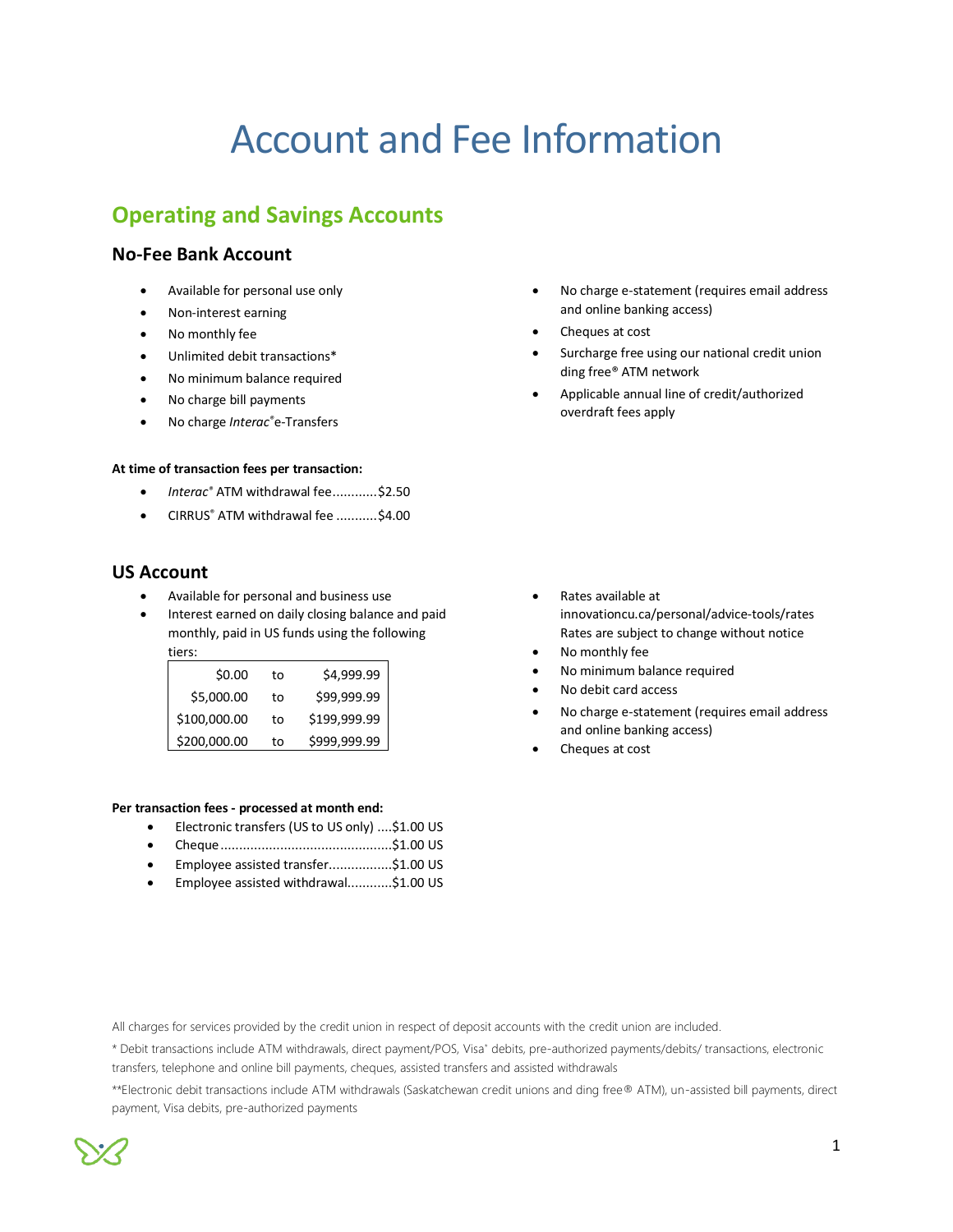# **Savings Account**

- Available for personal and business use
- Interest earned on daily closing balances and paid monthly using the following tiers:

| \$0.00       | to | \$4,999.99   |
|--------------|----|--------------|
| \$5,000.00   | to | \$99,999.99  |
| \$100,000.00 | to | \$199,999.99 |
| \$200,000.00 | to | \$999,999.99 |

#### **At time of transaction fees per transaction:**

- ATM and employee assisted bill payments.............................................\$5.00 • *Interac*® e-Transfers..............................\$1.50
- *Interac*® ATM withdrawal fee................\$2.50
- CIRRUS® ATM withdrawal fee ...............\$4.00
- No monthly fee
- Includes 6 monthly debit transactions
- All over limit debit transactions\* \$5.00 per transaction
- No minimum balance required
- Cheques not available
- No charge e-statement (requires email address and online banking access)

# **Business and Agriculture Operating Accounts**

Interest earned on daily closing balance and paid monthly using the following tiers:

| \$0.00       | to | \$4,999.99   |
|--------------|----|--------------|
| \$5,000.00   | to | \$99,999.99  |
| \$100,000.00 | to | \$199,999.99 |
| \$200,000.00 | to | \$999,999.99 |

- Unlimited deposits
- No minimum balance required
- No charge e-statement (requires email address and online account access)
- No charge bill payments
- Cheques at cost
- *Interac*® e-Transfers.............................\$1.50
- *Interac*® ATM withdrawal fee ...............\$2.50
- CIRRUS® ATM withdrawal fee...............\$4.00
- One confirmation per annum
- One free endorsement stamp
- Surcharge free using our national credit union ding free® ATM network

#### **Over limit transaction fees:**

- Electronic debit transaction\*\*..............\$0.75
- In-branch withdrawal...........................\$1.25
- Cheque transaction..............................\$1.00
- Employee assisted transfer...................\$1.25
- If a minimum monthly balance in *exemption tier* is maintained, no monthly fee
- If minimum monthly balance drops below *exemption tier*, the following monthly fees apply:

| Pkg            | Monthly fee | <b>Exemption tier</b> | Monthly debit<br>transactions |
|----------------|-------------|-----------------------|-------------------------------|
|                |             |                       | included                      |
| 1              | \$10.00     |                       | 25                            |
| $\overline{2}$ | \$20.00     | \$7,000.00            | 50                            |
| 3              | \$35.00     | \$12,000.00           | 85                            |
| 4              | \$50.00     | \$18,000.00           | 120                           |
| 5              | \$75.00     | \$28,000.00           | 175                           |
| 6              | \$110.00    | \$30,000.00           | <b>Unlimited</b>              |

All charges for services provided by the credit union in respect of deposit accounts with the credit union are included.

\* Debit transactions include ATM withdrawals, direct payment/POS, Visa\* debits, pre-authorized payments/debits/ transactions, electronic transfers, telephone and online bill payments, cheques, assisted transfers and assisted withdrawals

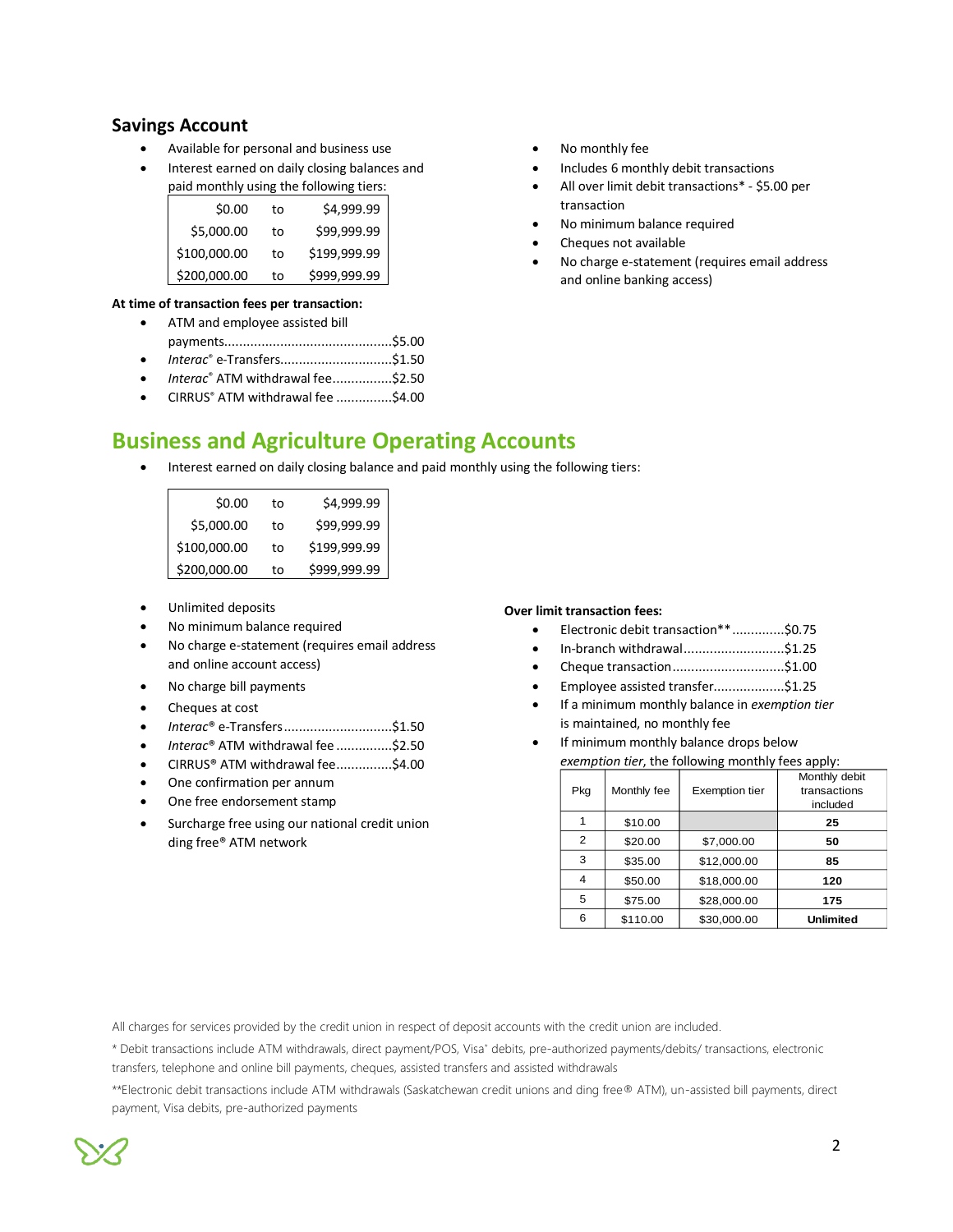# **Community and Association Operating Accounts**

Interest earned on daily closing balances and paid monthly using the following tiers:

| \$0.00       | t٥ | \$4,999.99   |
|--------------|----|--------------|
| \$5,000.00   | to | \$99,999.99  |
| \$100,000.00 | to | \$199,999.99 |
| \$200,000.00 | to | \$999,999.99 |

# **Community Service Account**

*For groups, clubs, or organizations that operate to benefit the community.* 

- Unlimited deposits
- No minimum balance required
- No monthly fee
- Includes 20 monthly transactions
- Cheques at cost
- *Interac*® e-Transfers..............................\$1.50
- *Interac*® ATM withdrawal fee................\$2.50
- CIRRUS® ATM withdrawal fee ...............\$4.00

#### **Over limit transaction fees:**

- Electronic debit transaction\*\*..............\$0.75
- Cheque transaction..............................\$1.00
- Assisted transfer..................................\$1.25
- In-branch withdrawal...........................\$1.25

# **Association Account**

*For non-profit groups.*

- Unlimited deposits
- No minimum balance required
- Monthly fee \$2.00
- Includes 10 monthly transactions
- Cheques at cost
- No charge e-statement (requires email address and online banking access)
- *Interac*® e-Transfers..............................\$1.50
- *Interac*® ATM withdrawal surcharge......\$2.50
- CIRRUS® ATM withdrawal surcharge .....\$4.00

#### **Over limit transaction fees:**

- Electronic debit transaction\*\*..............\$0.75
- Cheque transaction..............................\$1.00
- Employee assisted transfer...................\$1.25
- In-branch withdrawal...........................\$1.25
- No charge e-statement (requires email address and online banking access)
- No charge bill payments
- One confirmation per annum
- One free endorsement stamp
- Surcharge free using our national credit union ding free® ATM network

- No charge bill payments
- One confirmation per annum
- One free endorsement stamp
- Surcharge free using our national credit union ding free® ATM network

All charges for services provided by the credit union in respect of deposit accounts with the credit union are included.

\* Debit transactions include ATM withdrawals, direct payment/POS, Visa\* debits, pre-authorized payments/debits/ transactions, electronic transfers, telephone and online bill payments, cheques, assisted transfers and assisted withdrawals

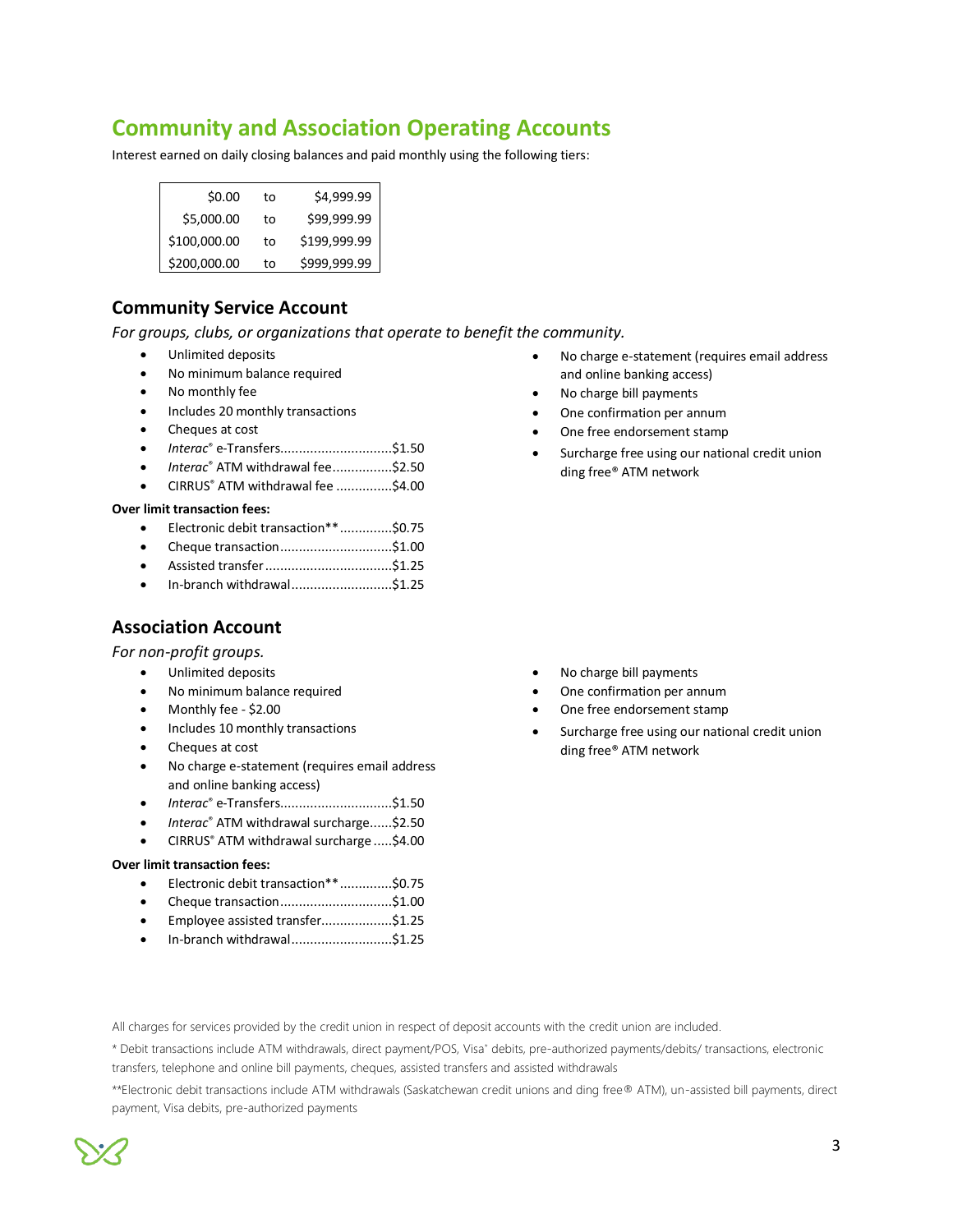# **Community Service/Association Unlimited Account**

*For community service groups with over 20 transactions and associations with over 10 transactions.* 

- Unlimited deposits
- No minimum balance required
- Monthly fee \$6.00
- Cheques at cost
- One confirmation per annum
- Unlimited debit transactions excluding:
	- o *Interac*® e-Transfers...............\$1.50
	- o *Interac*® ATM withdrawal fee.\$2.50
	- o CIRRUS® ATM withdrawal fee \$4.00

## **Member Rewards Account**

- Dividends rewarded on member share balance
- Includes \$5.00 membership share, allocations & dividend rewards
- Opt out option available • Is an individually owned account
- Allocations/dividends rewarded quarterly (subject to Board approval)
- Access to allocations as follows:
	- o Members 65 and over have full access, except the \$5.00 member share
- No charge e-statement (requires email address and online banking access)
- No charge bill payments One free endorsement stamp

- o Consumer members may access funds above a \$5,000 balance
- o Organization members may access funds above a \$10,000 balance
- Dividend rewards are accessible through online banking or in person
- Statement fees do not apply
- Quarterly statement

*Need more help choosing an account? Compare bank accounts across Canada with the Financial Consumer Agency of Canada's [Account Comparison Tool.](https://itools-ioutils.fcac-acfc.gc.ca/ACT-OCC/SearchFilter-eng.aspx)*

# **Additional fees**

# **Safety Deposit Box Annual Rental Fee**

- 1.5" x 5.0" .......................................\$40.00 + GST
- 2.5" x 5.0" .......................................\$55.00 + GST
- 3.25" x 5.0" .....................................\$60.00 + GST
- 5.0" x 5.0" .......................................\$80.00 + GST
- 2.5" x 10.0" .....................................\$80.00 + GST
- 3.0" x 11.0" .....................................\$85.00 + GST
- 5.0" x 10.0" .....................................\$130.00 + GST • 5.0" x 11.0" .....................................\$130.00 + GST
- 
- 7.0" x 11.0" .....................................\$205.00 + GST
- Replace Lost Key..............................\$20.00 + GST
- Drill Box...........................................\$150.00 + travel + GST

All charges for services provided by the credit union in respect of deposit accounts with the credit union are included.

\* Debit transactions include ATM withdrawals, direct payment/POS, Visa\* debits, pre-authorized payments/debits/ transactions, electronic transfers, telephone and online bill payments, cheques, assisted transfers and assisted withdrawals

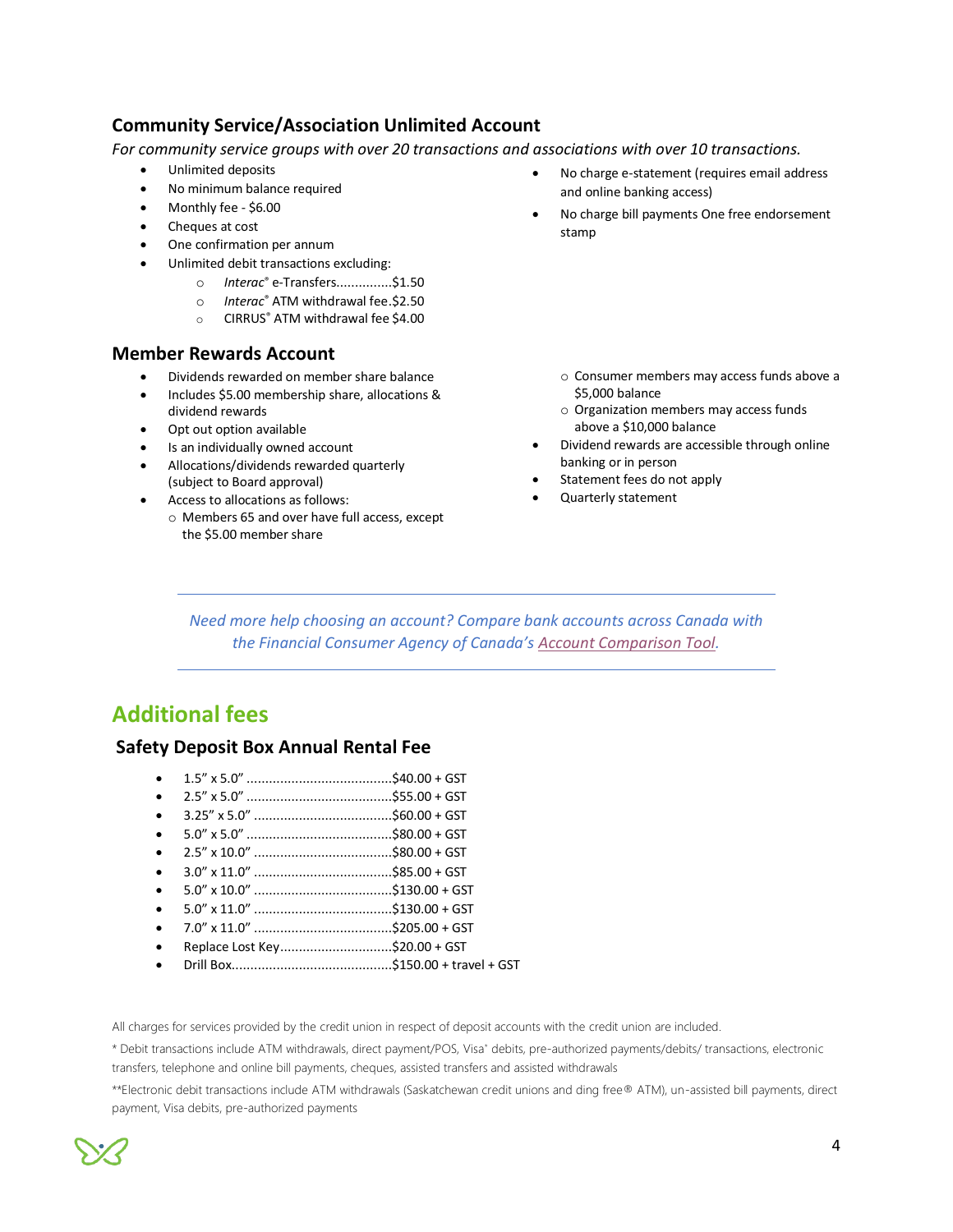# **Account Information and Services**

| Record search including electronic records                                                         |  |
|----------------------------------------------------------------------------------------------------|--|
|                                                                                                    |  |
|                                                                                                    |  |
|                                                                                                    |  |
| Bank Confirmations - Certificates/Letters of Account Balances,                                     |  |
| Interest Paid or Received, Reference Letter\$25.00                                                 |  |
| Account closed within 180 days from date                                                           |  |
| of opening (includes Registered Accounts)\$30.00                                                   |  |
| Account transfer to another financial institution or credit union \$25.00 + official cheque \$7.50 |  |
| Post-dated items held for deposit/payment                                                          |  |
|                                                                                                    |  |
|                                                                                                    |  |
| <b>Bill Payment</b>                                                                                |  |
|                                                                                                    |  |
| Non-Redeemable Term Early Redemption (Registered & Non-Registered) Penalty Fee                     |  |

As of October 11, 2021, if applicable and once approved, a penalty fee of 103% of all interest paid on the current nonredeemable term plus accrued interest to date will apply. In predefined financial hardship situations such as death, catastrophic illness, loss of employment, or bankruptcy of the depositor the penalty fee will not apply.

Non-Redeemable terms created before October 11, 2021, if applicable and once approved, an interest penalty of 50% of all interest paid on the current non-redeemable term plus accrued interest to date will apply, charged as an interest adjustment.

#### **Business Service Fees**

#### **Concentra**

| Internet Cash Concentration Sweep Services                 |  |
|------------------------------------------------------------|--|
|                                                            |  |
| Internet Cash Concentration Sweep Services Per Transaction |  |
|                                                            |  |
| Member Direct Auto Sweep Service Set-up\$150.00            |  |
| Member Direct Auto Sweep Service Set-up Per                |  |
|                                                            |  |
| Innovation FX (Foreign Exchange) Set-up\$100.00            |  |

#### **Automated Funds Transfer (AFT)**

| PaymentStream™ AFT setup & training\$100.00 - effective September 30, 2022 |  |
|----------------------------------------------------------------------------|--|
|                                                                            |  |
| Cards                                                                      |  |
|                                                                            |  |
| Administration Fees (status changes etc.)\$3.00                            |  |
| ATM - Withdrawal CIRRUS (US & International) \$4.00                        |  |
|                                                                            |  |
|                                                                            |  |
| White Label ATM Transaction Traces\$30.00/hr (min. \$15.00)                |  |

All charges for services provided by the credit union in respect of deposit accounts with the credit union are included.

\* Debit transactions include ATM withdrawals, direct payment/POS, Visa\* debits, pre-authorized payments/debits/ transactions, electronic transfers, telephone and online bill payments, cheques, assisted transfers and assisted withdrawals

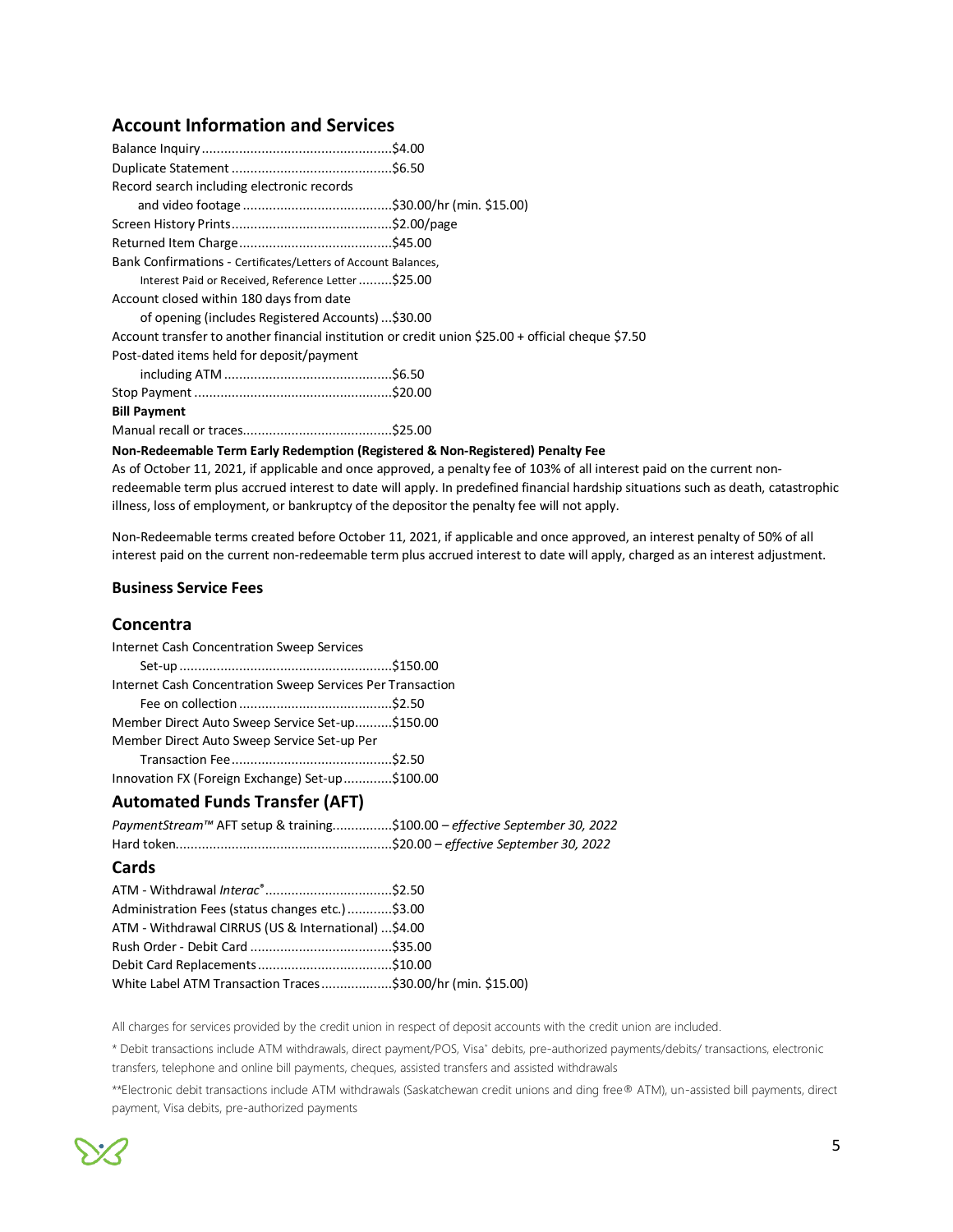# **Cheques**

| Cheque received/sent on collection\$40.00                      |  |
|----------------------------------------------------------------|--|
| Manual processing due to rejected or non-micro encoded cheques |  |
| and AFT/EFT incorrect encoding\$7.50                           |  |
|                                                                |  |
| Cheque drawn in US funds on Canadian account \$15.00           |  |
| Non-sufficient funds (NSF) Cheque \$45.00                      |  |
| Cheques printed in branch/advice centre \$5.00/sheet + GST     |  |

# **Access to Funds**

#### **Refusal to cash a Cheque**

*If we refuse to cash your Government Cheque, we will inform you in writing and will provide you with a copy our Problem [Resolution brochure.](https://www.innovationcu.ca/content/dam/innovationcu/en/resources/problem-resolution-brochure.pdf)*

Subject to some exceptions, the credit union will make the first \$100 of each cheque deposited available to withdraw:

- Immediately, if the cheque is deposited in person with an employee at a branch of, or at a point of service where the credit union carries on business in person.
- On the next business day, if the cheque is deposited in any other way, such as at an automated teller machine (ATM).
- A business day does not include Saturday, Sunday, or holidays.

#### **Hold Timelines**

**NOTE:** The maximum cheque hold period shown below does **not** include the day the cheque was deposited.

| Maximum cheque hold period |                                       |                                     |  |
|----------------------------|---------------------------------------|-------------------------------------|--|
| Amount of cheque           | Deposited in person (with an employee | Deposited in another way (i.e. ATM) |  |
|                            | at a branch or point of service)      |                                     |  |
| Less than $$1,500$         | 4 business days                       | 5 business days                     |  |
| \$1,500 or more            | 7 business days                       | 8 business days                     |  |
| Cheques drawn on US Banks  | 45 davs                               | 46 davs                             |  |

# **Estate Services**

| Registered Account Release             |  |
|----------------------------------------|--|
| or pay out per estate file \$100.00    |  |
| Annual T3 CRA filing per file \$150.00 |  |
| <b>Electronic Services-Retail</b>      |  |

```
Interac® e-Transfer - sending a deposit ................$1.50* 
*Free with No-Fee Bank Account
```
#### **Non-Member Services**

| ATM and employee assisted bill payments\$10.00 |  |
|------------------------------------------------|--|
|                                                |  |
|                                                |  |
|                                                |  |
|                                                |  |
|                                                |  |

All charges for services provided by the credit union in respect of deposit accounts with the credit union are included.

\* Debit transactions include ATM withdrawals, direct payment/POS, Visa\* debits, pre-authorized payments/debits/ transactions, electronic transfers, telephone and online bill payments, cheques, assisted transfers and assisted withdrawals

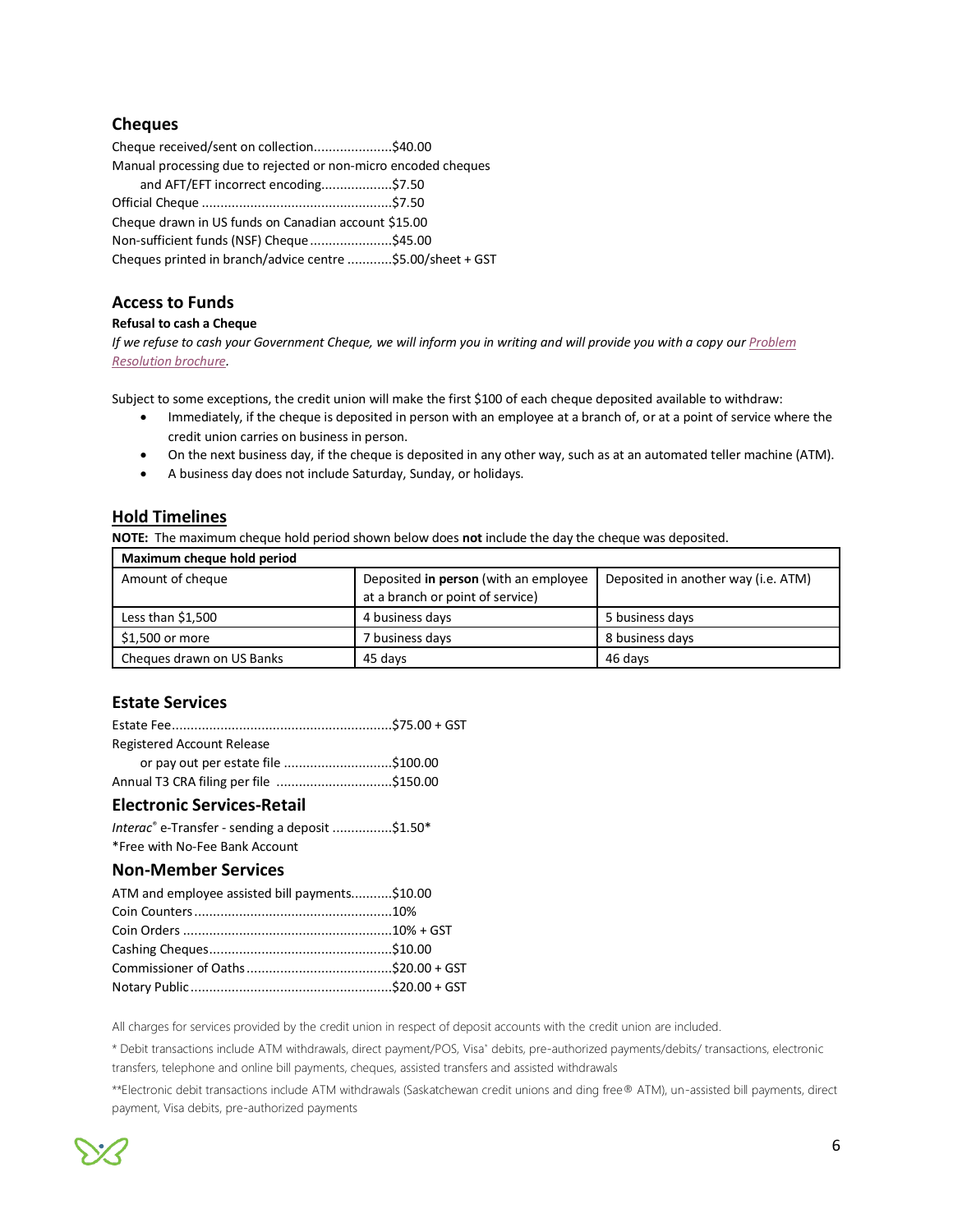## **Miscellaneous**

| <b>Annual Night Deposit</b>                               |  |
|-----------------------------------------------------------|--|
| Non-Profit & Community Groups\$10.00 + GST                |  |
| Additional Night Deposit Key\$10.00 +GST                  |  |
| Special Order Foreign Currency – member only \$6.50 + GST |  |
|                                                           |  |
|                                                           |  |

# **Overdraft (OD) and Dishonored Loan Payment**

| Overdraft interest, any account, any balance19.80% (per annum)   |  |
|------------------------------------------------------------------|--|
| Dishonored Customer Automated Funds Transfer (CAFT) loan payment |  |
| from another Financial Institution\$10.00                        |  |
| Dishonored loan payment from                                     |  |
|                                                                  |  |
|                                                                  |  |
|                                                                  |  |

#### **Line of Credit Fee/OD Protection - Consumer**

# **Line of Credit Fee - Ag/Commercial**

| \$5,000 and under \$10,000.00\$100.00/year        |
|---------------------------------------------------|
| \$10,000.00 and under \$100,000.00\$250.00/year   |
| \$100,000.00 and under \$500,000.00 \$500.00/year |
|                                                   |
|                                                   |

## **Registered**

Please refer to "Account Information and Services" section for Non-Redeemable Term Early Redemption Penalty Fee

| Registered Direct Transfer Out to another Financial          |
|--------------------------------------------------------------|
| Institution or Credit Union\$100.00 + official cheque \$7.50 |
| Registered Direct Transfer Out to another Financial          |
| Institution or Credit Union via Wire\$100.00 + WIRE \$25.00  |
| Registered Direct Transfer Out to another Financial          |
| Institution or Credit Union via CAFT \$100.00                |
| Registered Plan - Duplicate Official Receipts                |
|                                                              |
| RRSP/TFSA Excess Contribution Refund \$25.00                 |
| <b>Wire Transfers</b>                                        |
| To Canadian Financial Institutions \$25.00                   |

# To U.S. Financial Institutions ..........................\$30.00 To Foreign Financial Institutions.....................\$40.00 From Other Financial Institutions ...................\$20.00 Incoming .......................................................\$20.00 Wire Traces or Incomplete Wire Instructions..\$40.00

All charges for services provided by the credit union in respect of deposit accounts with the credit union are included.

\* Debit transactions include ATM withdrawals, direct payment/POS, Visa\* debits, pre-authorized payments/debits/ transactions, electronic transfers, telephone and online bill payments, cheques, assisted transfers and assisted withdrawals

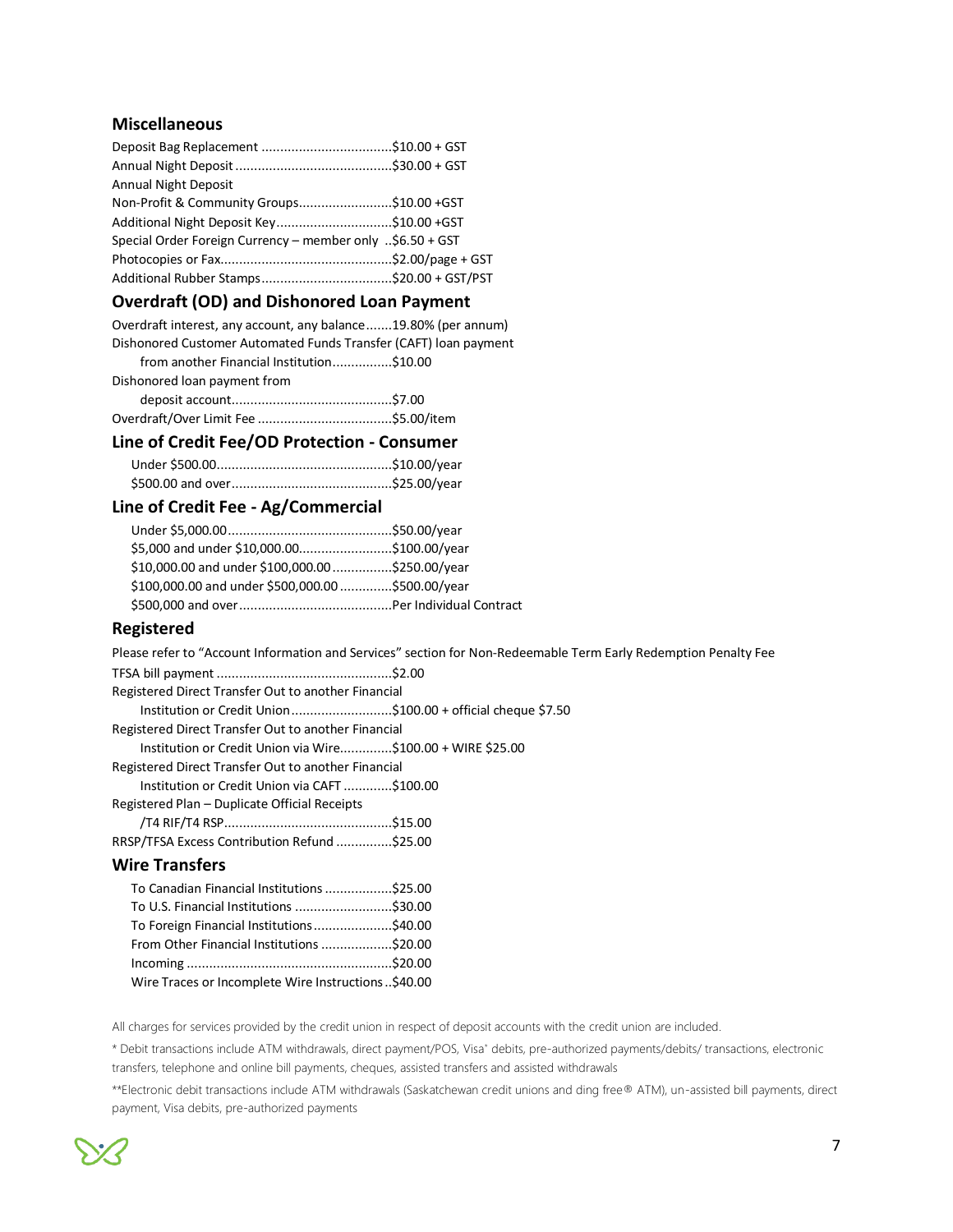# **Access to Basic Banking**

The credit union recognizes the importance of access to banking services and will take reasonable measures to ensure access to a basic banking account. A credit union may restrict account services to reasonably protect itself from credit losses from account users.

# **Advertising and Sales Practices**

The credit union will ensure our advertising and promotional literature is not deceptive or misleading.

The credit union will not practice tied or coercive selling.

The credit union will not impose undue pressure or coerce you to obtain a product or service from the credit union and any of its affiliates as a condition of obtaining another product or service from the credit union. You will not be unduly pressured to buy a product or service that you do not want in order to obtain another desired product or service. The credit union may show its interest in your business or appreciation of your loyalty by offering preferential pricing or bundling of products and services with more favorable terms. These practices should not be confused with coercive tied selling.

The credit union's requirements will be reasonable and consistent with its level of risk. The law allows the credit union to impose reasonable requirements on consumers as a condition for granting a loan or to provide a specific service, but only to the extent necessary for the credit union to manage its risk or its cost or to comply with the law.

The credit union will not knowingly take advantage of anyone through manipulation, concealment, abuse of privileged information, misrepresentation of facts or any other unfair dealing or unethical activity.

The credit union will act fairly and reasonably towards you in an ethical manner; in doing so, it will consider your conduct, its conduct and the contract between us.

In meeting the credit union's key commitments to you, it will have regard to its prudential obligations.

## **Inactive Accounts**

On March 31st each year, a \$25 fee is charged for accounts that are Inactive for two years or longer. An **Inactive** account is an account which has had no member generated financial transactions within a **two-year** time period. After the two years the balances are treated as unclaimed based on Credit Union regulations.

# **The Process for Problem Resolution**

#### **Contact Us**

Your first step in problem resolution should be to contact us. Try and put together any relevant paperwork. Pinpoint the date when the problem arose. Get the names of any staff members involved, what the circumstances were, and what you'd like us to do.

If the issue is complicated, it may be best to send a written complaint detailing the issue. Always document the names of people you talk to, including times, dates and outcomes of the discussions. Taking these steps will assure that your concerns are addressed in a fair, effective and prompt manner.

Innovation Credit Union Limited P.O. Box 1090 198 1st Ave NE Swift Current, SK S9H 3X3

All charges for services provided by the credit union in respect of deposit accounts with the credit union are included.

\* Debit transactions include ATM withdrawals, direct payment/POS, Visa\* debits, pre-authorized payments/debits/ transactions, electronic transfers, telephone and online bill payments, cheques, assisted transfers and assisted withdrawals